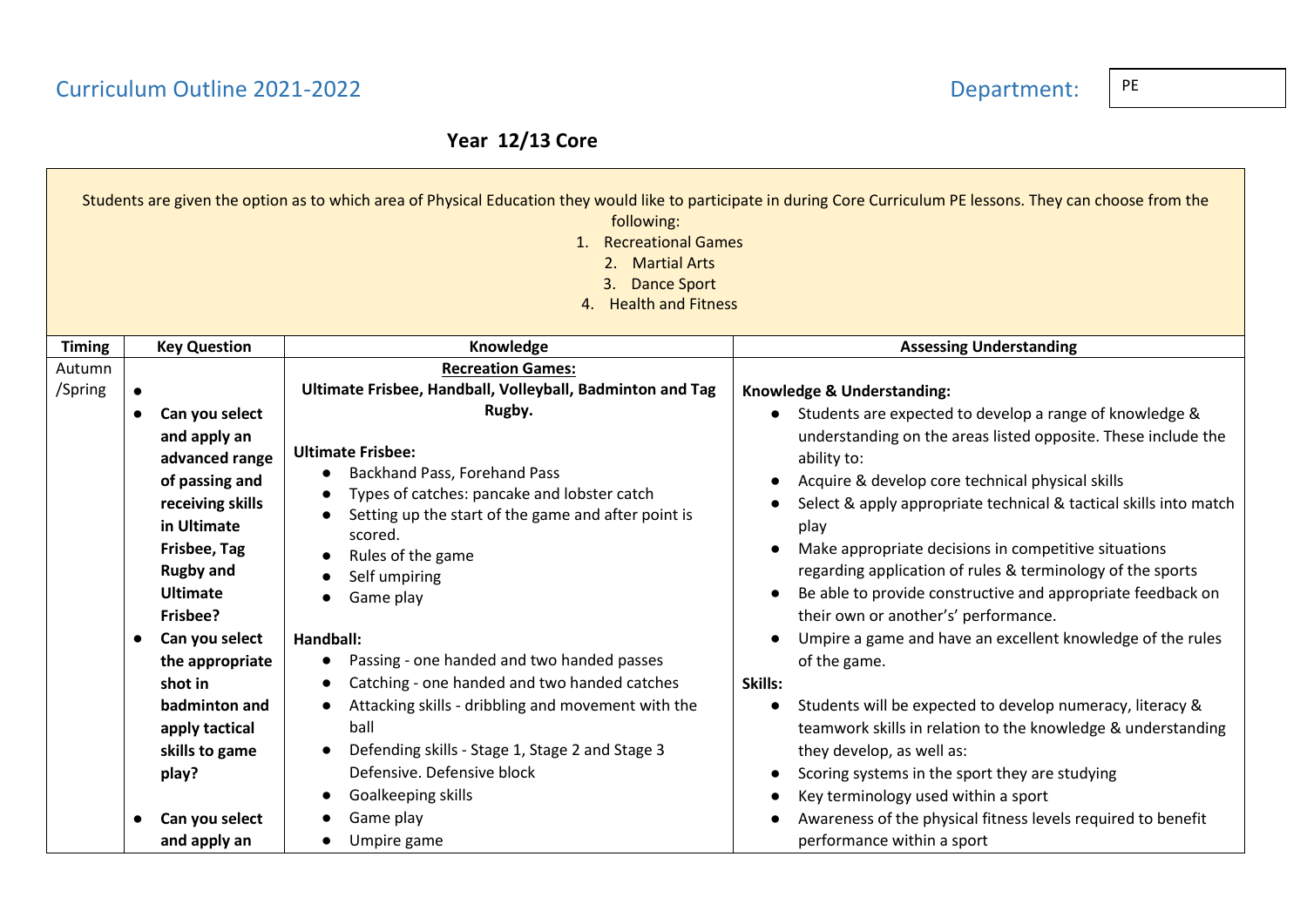### Curriculum Outline 2021-2022 **Department:**

**advanced range of marking and evading skills in Handball, Tag Rugby and Ultimate Frisbee in a full sided game? Volleyball:**  ● Re-Cap of the advanced passing shots ( Set, volley and dig) ● Movement formations in 6 a-side ● Net Blocking Developing set plays in volleyball 6-a-side Advanced Spike and deceptive shot play Formations and rotations for 6-a-side Volleyball ● Umpiring volleyball match **Tag Rugby:** ● Passing and receiving techniques Attacking drills and formations Defensive drills and formations Full game Referring game Understand the rules of Fair Play in Rugby **Badminton: Footwork** Serving - backhand and forehand high serve ● Overhead clear, smash and drop shot ● Set Play to develop speed and accuracy - Forehand Serve, Overhead Clear, Drop Shot, Net shot and rally. **Rules** ● Game Play - singles and doubles. ● Understand loss/win situations and develop resilience & cooperation within a variety of competitive situations ● Students will also be able to apply theoretical knowledge to physical performance such as how muscles work etc. **Assessment Point Information:** ● Not applicable for KS4 Physical Education Autumn /Spring ● **Can you select and apply a variety of breathing techniques? Health and Fitness: Yoga, Aerobics, Pilates and Circuits Yoga:** ● Correct breathing - breath count and big balloon breath **Knowledge & Understanding:** ● Students are expected to develop a range of knowledge & understanding on the areas listed opposite. These include the ability to: ● Acquire & develop core technical physical skills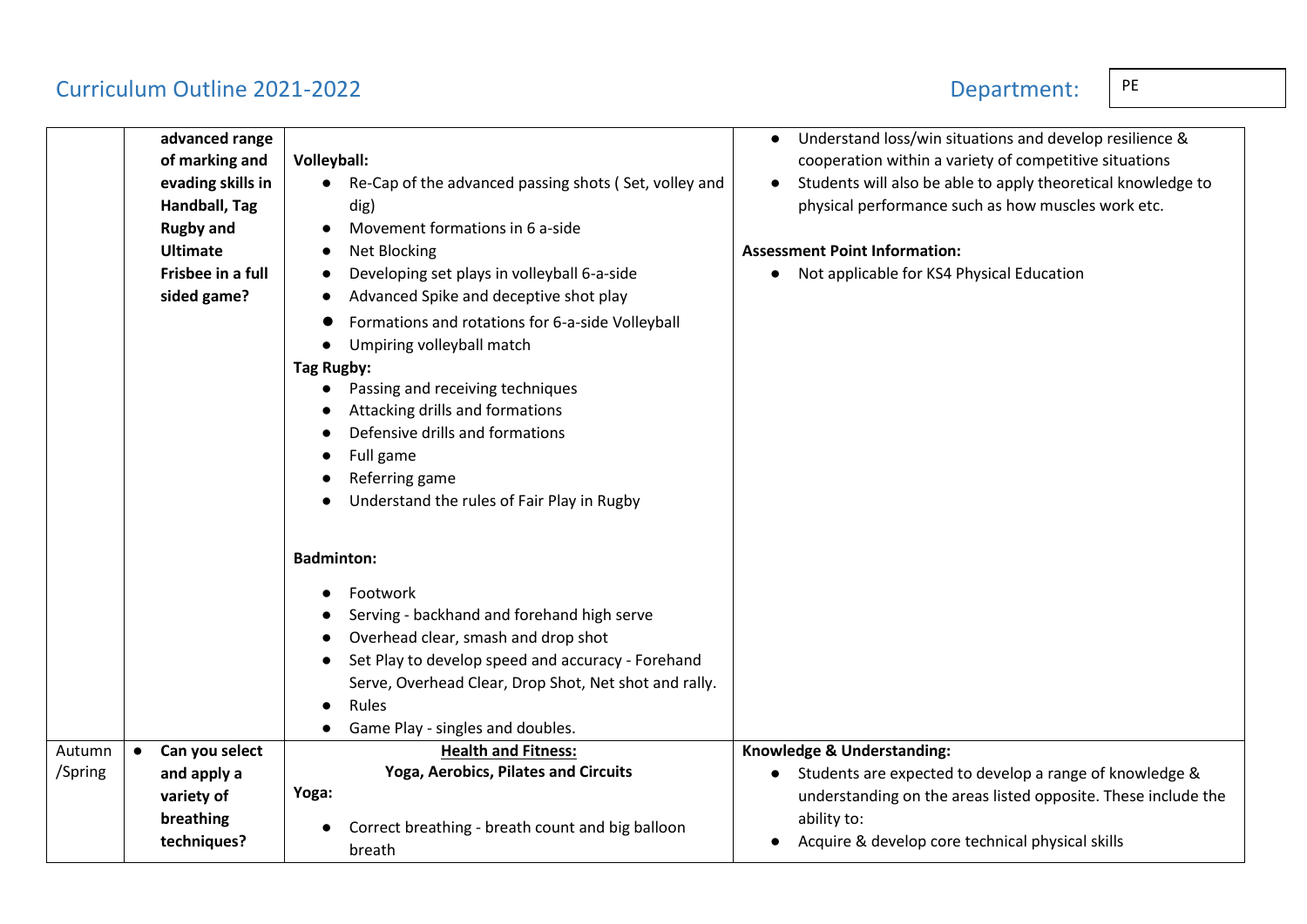## Curriculum Outline 2021-2022  $\vert$  PE

|  |  | Dona |
|--|--|------|

|                   | Can you<br>$\bullet$<br>perform a<br>variety of<br>controlled and<br>balanced<br>positions?<br>Can you<br>$\bullet$<br>effectively<br>perform a range<br>of moves in<br>yoga, pilates<br>and aerobics? | Flexibility<br><b>Balance and coordination</b><br>Body awareness<br>Core strength<br>Easy pose and rest pose<br>Improved concentration<br>Relaxation<br><b>Aerobics:</b><br>Introduction to basic aerobics moves<br>Introduction to complex aerobics moves<br>Counting the music<br>Following aerobics routine<br>Creating individual aerobics routine                                                                                                                                            | Be able to provide constructive and appropriate feedback on<br>$\bullet$<br>their own or another's' performance.<br>Skills:<br>Students will be expected to develop knowledge &<br>understanding they develop, as well as:<br>Develop core strength, flexibility, balance, coordination and<br>greater confidence.<br>Key terminology used within each lifestyle activity<br>Awareness of the physical fitness levels required to benefit<br>performance within a sport<br>Students will also be able to apply theoretical knowledge to<br>physical performance such as how muscles work etc. |
|-------------------|--------------------------------------------------------------------------------------------------------------------------------------------------------------------------------------------------------|---------------------------------------------------------------------------------------------------------------------------------------------------------------------------------------------------------------------------------------------------------------------------------------------------------------------------------------------------------------------------------------------------------------------------------------------------------------------------------------------------|-----------------------------------------------------------------------------------------------------------------------------------------------------------------------------------------------------------------------------------------------------------------------------------------------------------------------------------------------------------------------------------------------------------------------------------------------------------------------------------------------------------------------------------------------------------------------------------------------|
|                   |                                                                                                                                                                                                        | Leading aerobics routine.<br><b>Pilates:</b><br><b>Breathing techniques</b><br>Posture<br>Core pilates workout<br>Stretching - rotation of spine and shoulders<br>Flexibility based workout - lower back, legs<br>Partner P&F pilates balls.<br><b>Circuits:</b><br>Create fitness circuit using different stations<br>Leg, arm and core fitness using a number of different<br>stations<br>Monitoring resting HR, working HR and recovery rate<br>Principles of training: FITT and sets and reps | <b>Assessment Point Information:</b><br>Not applicable for KS4 Physical Education<br>$\bullet$                                                                                                                                                                                                                                                                                                                                                                                                                                                                                                |
| Autumn<br>/Spring | Can you select<br>$\bullet$<br>and apply a<br>variety of<br>Aikido                                                                                                                                     | <b>Martial Arts (External Coach)</b><br>Pupils will cover a range of skills taught by a number of our<br>experienced external coaches. The different Martial Arts<br>styles covered within this option include:                                                                                                                                                                                                                                                                                   | Knowledge & Understanding:<br>Students are expected to develop a range of knowledge &<br>understanding on the areas listed opposite. These include the<br>ability to:                                                                                                                                                                                                                                                                                                                                                                                                                         |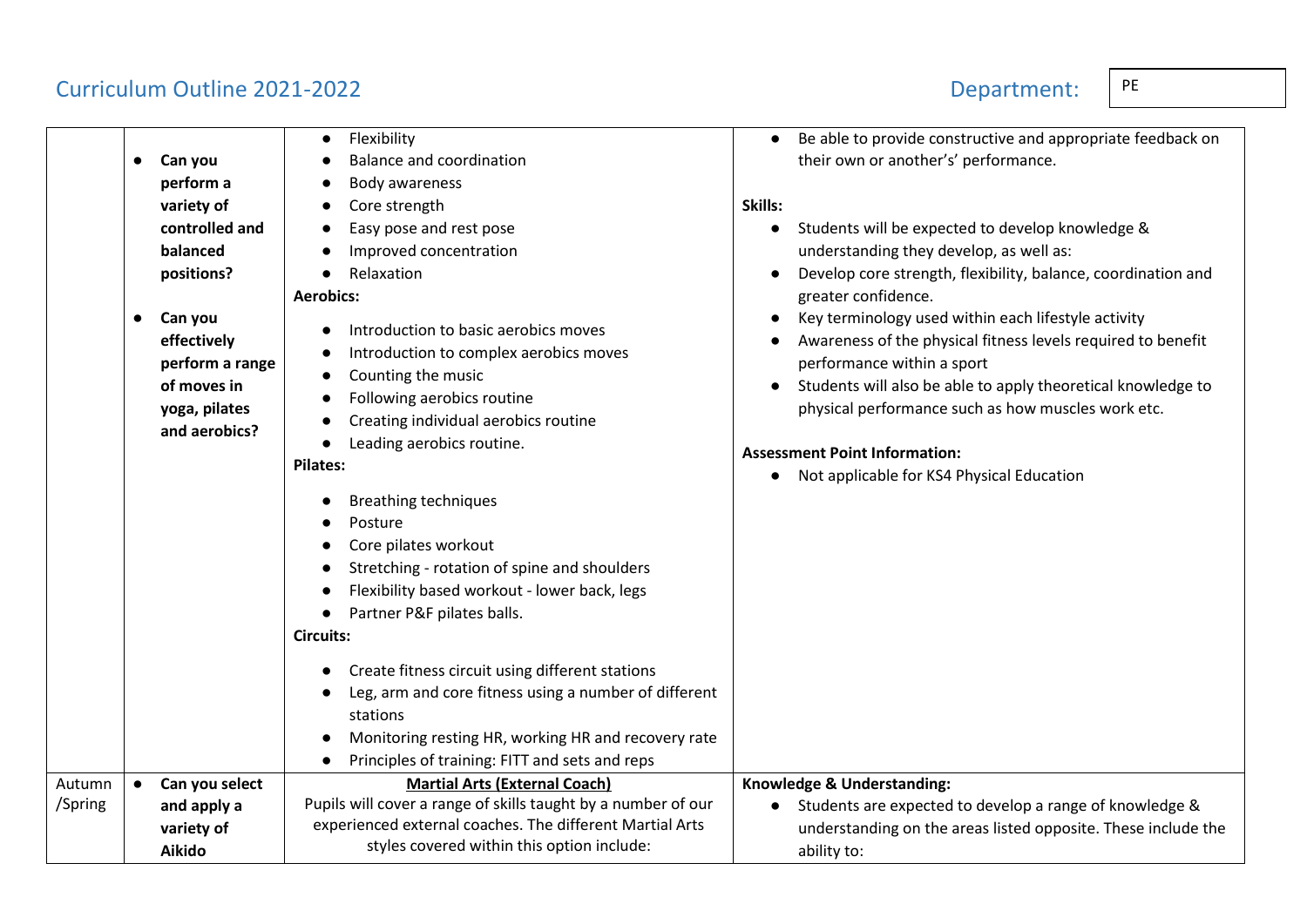# Curriculum Outline 2021-2022 Department: PE

| Department: |  |  |  |  |  |
|-------------|--|--|--|--|--|
|             |  |  |  |  |  |

|                  | $\bullet$              | techniques?<br>Can you<br>perform a<br>variety of                                                              | Aikido<br>1.<br>Self Defence<br>2.<br><b>Boxercise</b><br>3.<br>Tai-Kwondo<br>4.                                                                                                                                                                                                    | Acquire & develop core technical physical skills<br>Be able to provide constructive and appropriate feedback on<br>their own or another's' performance.<br>Skills:                                                                                                                                                                 |
|------------------|------------------------|----------------------------------------------------------------------------------------------------------------|-------------------------------------------------------------------------------------------------------------------------------------------------------------------------------------------------------------------------------------------------------------------------------------|------------------------------------------------------------------------------------------------------------------------------------------------------------------------------------------------------------------------------------------------------------------------------------------------------------------------------------|
|                  | $\bullet$              | controlled<br>boxercise skills?<br>Can you<br>effectively                                                      |                                                                                                                                                                                                                                                                                     | Students will be expected to develop knowledge &<br>understanding they develop, as well as:<br>Develop core strength, flexibility, balance, coordination and<br>greater confidence.<br>Key terminology used within each lifestyle activity                                                                                         |
|                  |                        | perform a range<br>self defence<br>moves?                                                                      |                                                                                                                                                                                                                                                                                     | Awareness of the physical fitness levels required to benefit<br>performance within a sport<br>Students will also be able to apply theoretical knowledge to<br>physical performance such as how muscles work etc.                                                                                                                   |
|                  |                        |                                                                                                                |                                                                                                                                                                                                                                                                                     | <b>Assessment Point Information:</b><br>Not applicable for KS4 Physical Education                                                                                                                                                                                                                                                  |
| Autum/<br>Spring | $\bullet$<br>$\bullet$ | Can you<br>perform a range<br>of dance styles<br>individually and<br>with a partner?<br>Can you<br>effectively | <b>Dance Sport (External Coach)</b><br>Pupils will cover a range of skills taught by a number of our<br>experienced external coaches. The different dance styles<br>covered within the Dance Sport option include:<br>1. Zumba<br>2. Capoeira<br>3. Cheerleading<br>4. Street Dance | Knowledge & Understanding:<br>• Students are expected to develop a range of knowledge &<br>understanding on the areas listed opposite. These include the<br>ability to:<br>Acquire & develop core technical physical skills<br>Be able to provide constructive and appropriate feedback on<br>their own or another's' performance. |
|                  |                        | perform a range<br>of moves in<br>zumba and<br>street dance?<br>Can you create                                 |                                                                                                                                                                                                                                                                                     | Skills:<br>Students will be expected to develop knowledge &<br>understanding they develop, as well as:<br>Develop core strength, flexibility, balance, coordination and<br>greater confidence.<br>Key terminology used within each lifestyle activity<br>Awareness of the physical fitness levels required to benefit              |
|                  |                        | a routine in                                                                                                   |                                                                                                                                                                                                                                                                                     |                                                                                                                                                                                                                                                                                                                                    |